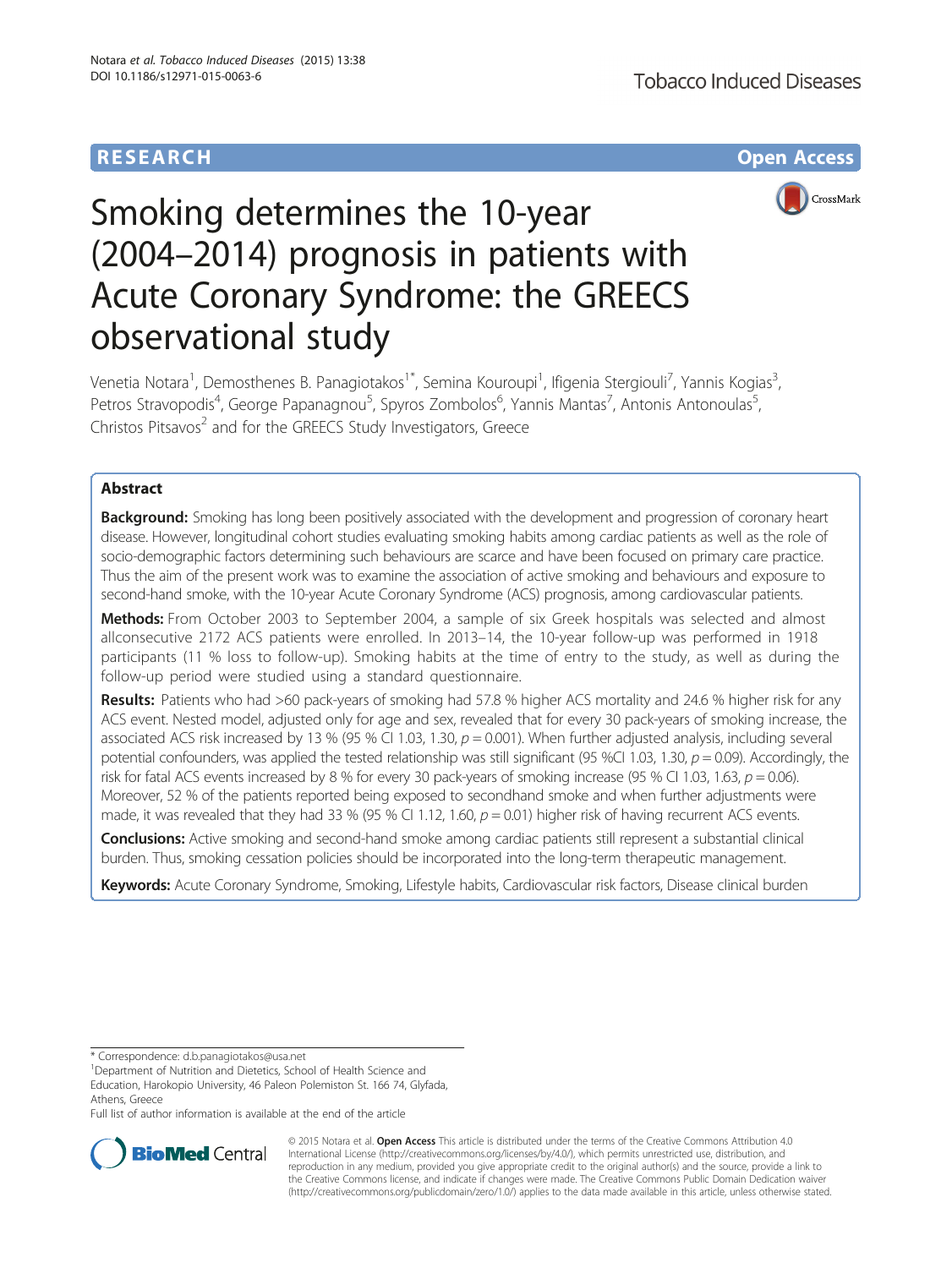## Background

The association between cigarette smoking and cardiovascular disease (CVD) has been explored since the early '60s, mainly in the Framingham Heart and the Seven Countries studies [[1, 2](#page-6-0)]. Hitherto, scientific evidence is indisputable regarding the inverse effect of smoking, both active and secondhand, on the cardiovascular system [[3,](#page-6-0) [4\]](#page-7-0). However, it seems that smoking cessation recommendations cannot be successfully achieved and cardiac patients, even shortly after hospital discharge, adopt old habits regarding lifestyle behaviors (i.e. diet, exercise, smoking) [\[5](#page-7-0), [6](#page-7-0)]. Almost 26 % of ACS active smoking patients, at time of hospital admission, continued smoking after 1 year of follow-up [\[7](#page-7-0)]. In the EURO-ASPIRE II study, 21 % of the patients continued smoking, after 3.5 years of follow-up [[8\]](#page-7-0). Several factors have been suggested as possible risk factors of failure in smoking cessation (relapse) and low adherence to healthy lifestyle habits, such as psychological stress, poor social cognitive profile and lack of social support [[9](#page-7-0)–[11](#page-7-0)]. Considering the above factors, the achievement of smoking cessation can be regarded as a complex and multidimensional process.

In addition, exposure to second-hand smoke has been documented to increase the risk of coronary heart disease by almost 30 % and moreover the risk increases exponentially with years of exposure [[12](#page-7-0)–[14\]](#page-7-0). Moreover, in countries where smoke-free legislation has been strictly implemented, they recorded 17 % declines in hospital admissions for ACS events [[15\]](#page-7-0). It has been documented that smoke-free homes discourage smoking initiation alongside with the encouragement of smoking cessation [[16\]](#page-7-0).

Despite the large body of unequivocal evidence regarding the role of both active smoking and second-hand smoke in the involvement of atherosclerotic process, the failure in smoking cessation among ACS patients remains quite high and poses a growing disease burden. Therefore, the aim of the present work, and under the context of the GREECS (GREEk acute Coronary Syndrome) multi-center, longitudinal study [[17](#page-7-0)], was to investigate the association between active smoking and exposure to second-hand smoke and the 10-year risk for fatal or non-fatal ACS events, among patients who had had an acute cardiac event.

## Methods

## Sampling procedure at baseline examination 2003–2004

GREECS is a prospective, observational study that was established in 2003. The main goal of the study was to evaluate the annual incidence of ACS, as well as the role of various CVD risk factors on the development and prognosis of ACS. From October 2003 to September 2004,  $n = 2172$  consecutive patients with discharge diagnosis of ACS (i.e., acute myocardial infarction (AMI) or unstable angina (UA)) that were hospitalized in the cardiology clinics or the emergency units of 6 major General Hospitals in Greece (i.e., Hippokration hospital in Athens and the general prefectural hospitals in Lamia, Karditsa, Halkida, Kalamata and Zakynthos island) were enrolled into the study (participation rate varied from 80 to 95 %). The hospitals were selected in order to represent populations with various socio-economic, cultural and regional characteristics. Of the enrolled patients,  $n = 1649$  (76 %) were men  $(65 \pm 13$  years) and  $n = 523$  (24 %) were women  $(62 \pm 11$  years) (*p* for age and gender differences <0.001). With the exception of Athens, where there are several other hospitals, all the other hospitals cover the whole population of the aforementioned regions, including urban and rural areas. At entry, as well as during hospitalization biomarkers suggesting cardiac injury and AMI were measured. Moreover a 12-lead electrocardiogram (ECG) was performed and clinical symptoms were evaluated in all patients, by a cardiologist. AMI and UA were defined following the up-to-date definitions [[18, 19\]](#page-7-0). Medical information was retrieved through hospital records.

## Investigated measurements at baseline examination

The baseline examination included a variety of patients' clinical, biochemical, socio-demographic and lifestyle characteristics. Particularly, socio-demographic and lifestyle characteristics included: age, sex, physical activity, diet and smoking, years at school, financial and marital status and psychological evaluation. In particular, as regards smoking, patients were asked whether they were current, former or never smokers. Current smokers were defined as those who smoked at least 1 cigarette/day or have attempted to quit smoking during the past 12 months, while the rest who smoked at some time were defined as past or former smokers. The rest of the patients were defined as never or occasional smokers [[20\]](#page-7-0). Questions about years of smoking exposure, type of cigarettes smoked (i.e., light, heavy), number of cigarettes/day, smoking at work or/and home place, were asked; for the former smokers information about years of smoking cessation was also recorded. Patients were divided into four quartiles (statistically) according to the distribution of the packs smoked per year: (a)  $1<sup>st</sup>$  quartile (0 pack/years), (b)  $2<sup>nd</sup>$  quartile (<30 pack/years), (c)  $3<sup>rd</sup>$ quartile (30–60 pack/years) and (d)  $4<sup>th</sup>$  quartile (>60 pack/years). The certain classification provided a better distribution of the sample resulting in balanced subgroups. Special attention was also given to the baseline exposure of second-hand smoke (in years), for at least 30 min per day, to cigarette smoke, at home, workplace, as well as in indoor recreational environments. As regards other major characteristics, financial status was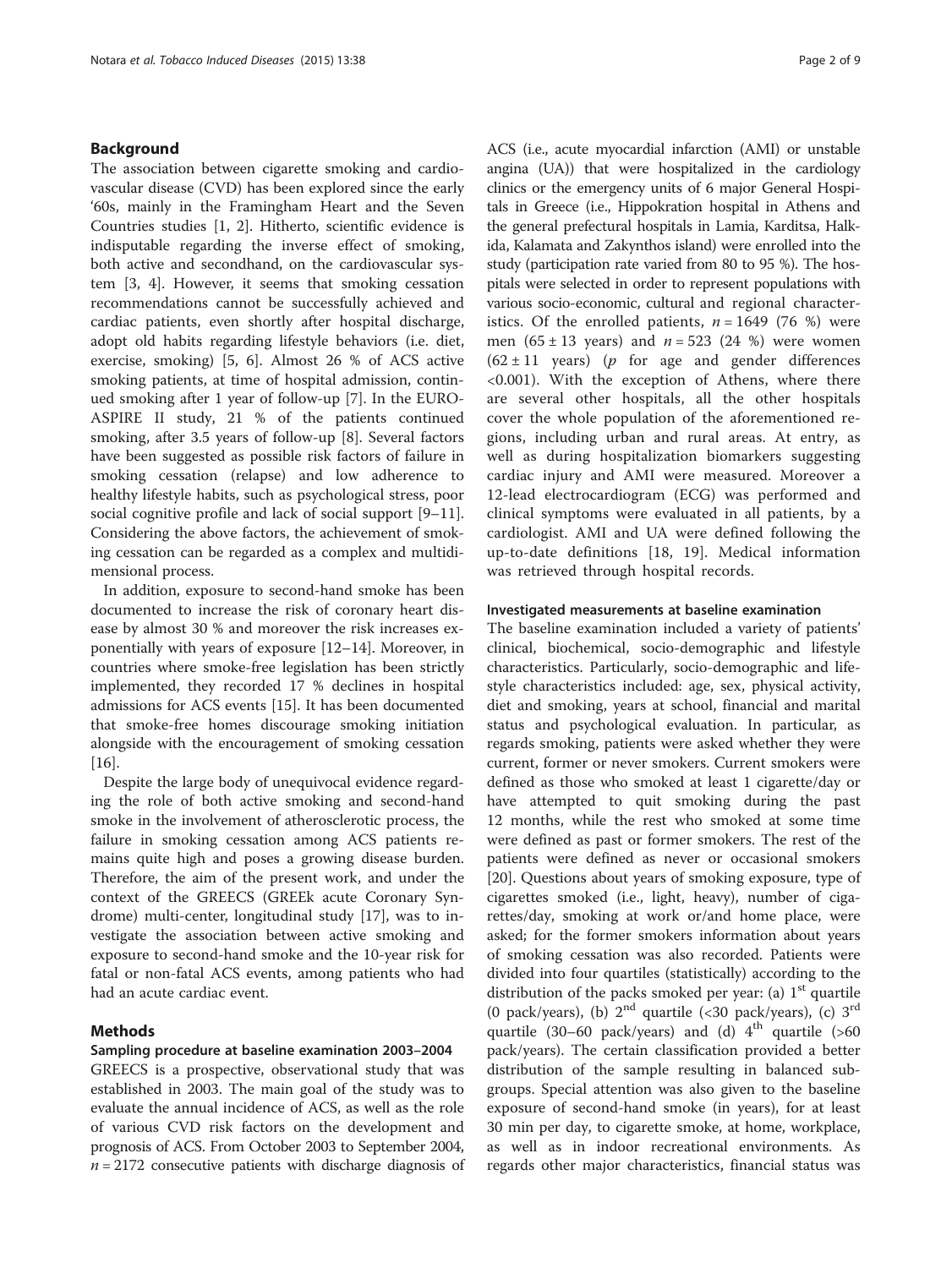classified – according to the Greek tax cut-offs - as: "low" (<9000€), "moderate" (<18,000€), "good" (<48,000  $\epsilon$ ) and "very good" (>48,000 $\epsilon$ ). Dietary habits were evaluated using a validated food frequency questionnaire and the level of adherence to the Mediterranean dietary pattern was assessed using the MedDietScore (range 0–55) [[21](#page-7-0)]. Higher values of this diet score indicate greater adherence to the Mediterranean diet. Physical activity was evaluated through a self-reported questionnaire provided by the American College of Sports Medicine [[22](#page-7-0)] and it was defined as any engagement in activities of at least 3 times/ week and for at least 30 min. As regards medical history, it was retrieved during the physical examination and through the patient's medical records and included the detailed assessment of hypertension, hypercholesterolemia, diabetes and any previous CVD event (i.e., prior to the baseline), as well as the pharmaceutical treatment and management of these conditions. Body mass index (BMI) was calculated as weight (in Kg) divided by height (in m) squared. Obesity was defined as  $BMI > 29.9$  kg/m<sup>2</sup>.

Further details about the aims, measurements and baseline procedures of the GREECS study may be found elsewhere [[17](#page-7-0)]

### 10-year follow-up evaluation

During 2013–2014, the 10-year follow-up of the patients was performed by the study's investigators. Information from  $n = 1918$  of the initially enrolled patients was retrieved; the remaining  $n = 254$  patients were lost after the 1st year of follow-up and considered as censored in the statistical analysis; no vital status information at 10-year was available for these patients (i.e., loss to follow-up around 11 %). Vital status and development of ACS was evaluated using WHO-ICD-9 coding (as it was also performed in the 30-day, 6-month and 1-year follow-up that has been reported in previous publications) [[17\]](#page-7-0). All patients were interviewed by using a standard questionnaire. Smoking during the 10-year follow-up period was also assessed; for current smokers, number of cigarettes/ day and years of smoking were asked, while for the former smokers information about the year of smoking cessation was recorded. Moreover, exposure to secondhand smoke was also obtained, following the same methodology described above. Regarding patients who died within the decade and in order to have an accurate death diagnosis, relevant information was retrieved from the medical records, or local mortality registries.

No differences were observed between those participated in the 10-year follow-up and those lost in follow-up, in all baseline clinical and lifestyle factors (all  $p's > 0.50$ ).

### Endpoints at follow-up

The endpoints studied in the 10-year follow-up were recurrent fatal or non-fatal ACS events. In particular, the development of a new AMI, angina pectoris, other identified forms of ischemia (WHO-ICD coding 410–414.9, 427.2, 427.6), heart failure of different types and chronic arrhythmias (WHO-ICD coding 400.0–404.9, 427.0–427.5, 427.9), were recorded by the physicians of the study.

## **Bioethics**

The study was approved by the Medical Research Ethics Committee of the participating Institutions and was carried out in accordance with the Declaration of Helsinki (1989) of the World Medical Association. All patients were informed about the aims and procedures of the study and signed an informed consent.

## Statistical analysis

Continuous variables are presented as mean values ± standard deviation, while categorical variables are presented as absolute and relative (%) frequencies. Associations between normally distributed continuous variables (i.e., MedDietScore, body mass index and age) and groups of the patients per smoking quartile were evaluated by the analysis of variance (ANOVA), after controlling for equality of variances (homoscedacity). Due to multiple comparisons the Bonferroni rule was applied to correct for the inflation of Type - I error. Years of school variable that was abnormally distributed was tested through Kruskal-Wallis. Associations between categorical variables (i.e., sex, physical activity, financial status, hypertension, hypercholesterolemia, diabetes mellitus, family history of CVD) were tested by the use of the chisquared test. Survival curves according to quartiles of pack-years of smoking were calculated and log-rank test was implemented to evaluate median follow-up differences between quartiles. In order to control residual confounding, which may exist between smoking and ACS incidence, nested models were estimated. Thus, the association between patients' smoking (i.e., smoking status estimated with pack-years and smoking cessation after the baseline ACS or continue, within the decade) and the dependent variable (i.e., 10-year ACS fatal/non fatal events), after controlling for the above mentioned potential confounders, was evaluated by the use of nested Cox proportional hazard models. Proportionality of the hazards was graphically tested by plotting the log (-log(survival)) vs. the log- of survival time. First order interactions between age, sex, medical history and smoking were also evaluated for potential stratifying analyses. Appropriate tests for goodness-of-fit (i.e., deviance and Pearson's residuals) were applied in order to evaluate the robustness of the models' estimates rather than create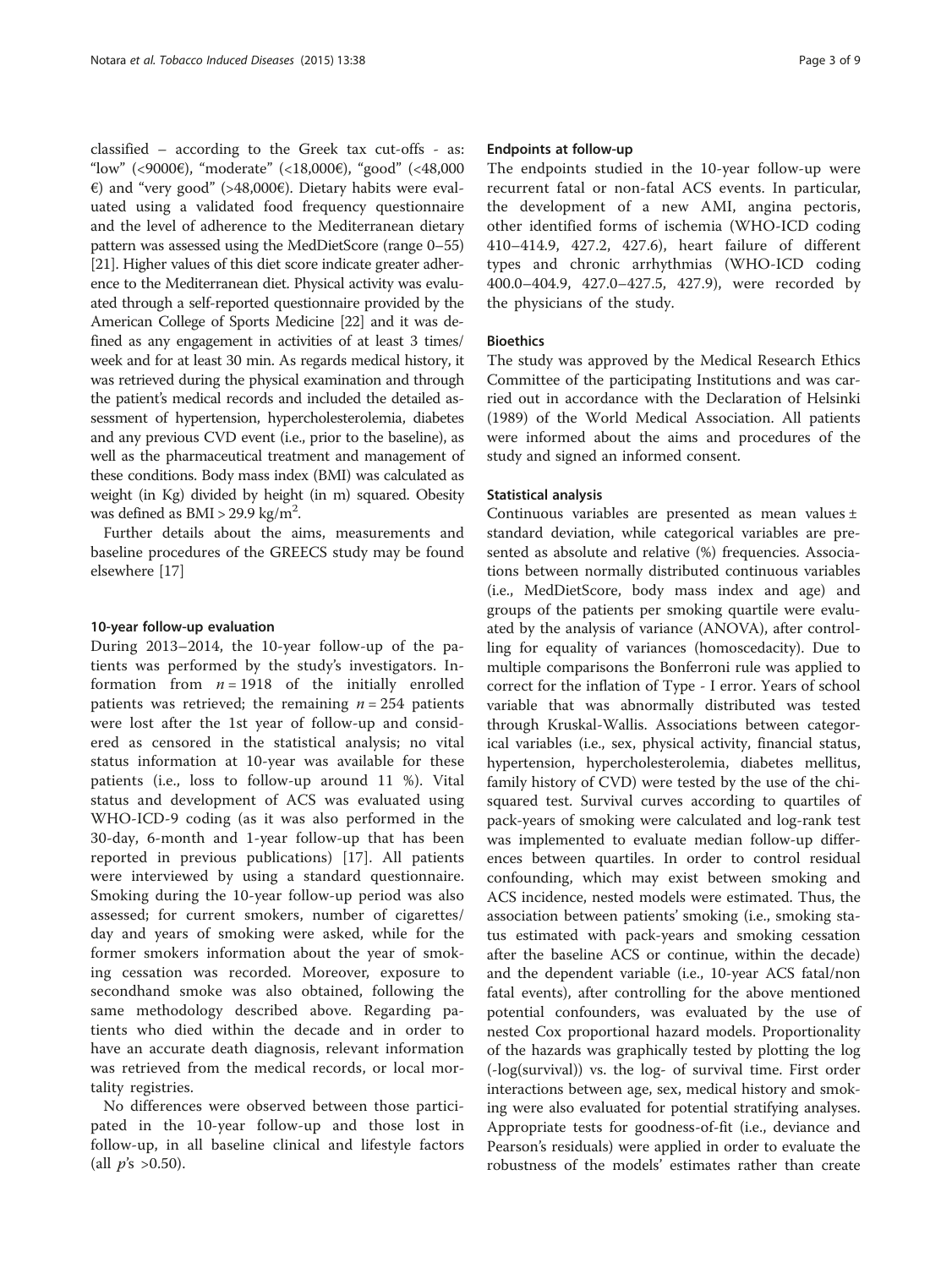prediction models. Results are presented as hazard ratios (HR) and their corresponding 95 % confidence intervals (95 % CI). All statistical calculations were performed with the SPSS version 21 software (IBM Hellas Inc, Athens, Greece).

## Results

## Baseline characteristics by smoking among ACS patients

Of the enrolled patients, 34 % reported never smokers, 33 % reported active smokers and 33 % reported that they have quit smoking for an average of  $35 \pm 39$  packyears (median 30, 1st, 3rd quartile, 0 and 60, respectively), at baseline examination. The vast majority of smokers preferred smoking cigarettes (94 %) and the rest tobacco or pipe. Of the non-smokers, 48 % reported exposed to secondhand smoke at workplace or home, at baseline examination. As it can be seen in Figure 1, patients in the 3rd and 4th upper quartiles of pack-years of smoking had lower survival as compared with those in the lower quartiles ( $p \log-rank < 0.01$ ); no difference was observed between 3rd vs. 4th quartile ( $p = 0.78$ ). Moreover, in Table [1](#page-4-0) baseline factors that may act as confounders for the evaluation of smoking on 10-year ACS incidence are presented. The analysis showed that patients who were active smokers at the time of first admission (baseline) and were in the upper quartile of pack-years of smoking (i.e., >60) were more likely to be younger age, mainly men, to report alcohol and coffee consumption and to have a family history of CVD. Moreover, patients in the lower quartile of pack-years of smoking were more likely to have low/moderate income, to be less educated, to report history of hypertension and diabetes to be less physically active and to follow a prudent diet close to the Mediterranean pattern.

## Fatal or non-fatal ACS events during the 10-year (2004–2014) of follow-up, by smoking among ACS patients

The median ACS event free follow-up time was 8.3 years for patients in the  $1<sup>st</sup>$  quartile, 8.2 years for patients in the  $2<sup>nd</sup>$  quartile, 8.1 years for patients in the  $3<sup>rd</sup>$  quartile and 7.5 years for patients in the 4<sup>th</sup> of pack-years ( $p = 0.001$ ). Patients in the  $4<sup>th</sup>$  quartile of pack-years of smoking had 57.8 % higher ACS mortality and 24.6 % higher risk for any ACS event (Table [1\)](#page-4-0).

In order to control residual confounding, nested models were applied (Table [2](#page-4-0)). Age- and sex- only adjusted model revealed that for every 30 pack-years of smoking increase the associated ACS risk increased by 13 % (model 1). Similarly, when, BMI, MedDietScore and physical activity level, were included in the model as potential confounders, the relationship between smoking and the risk for ACS recurrent events remained significant (Table [2,](#page-4-0) model 2). Additionally, when baseline co-

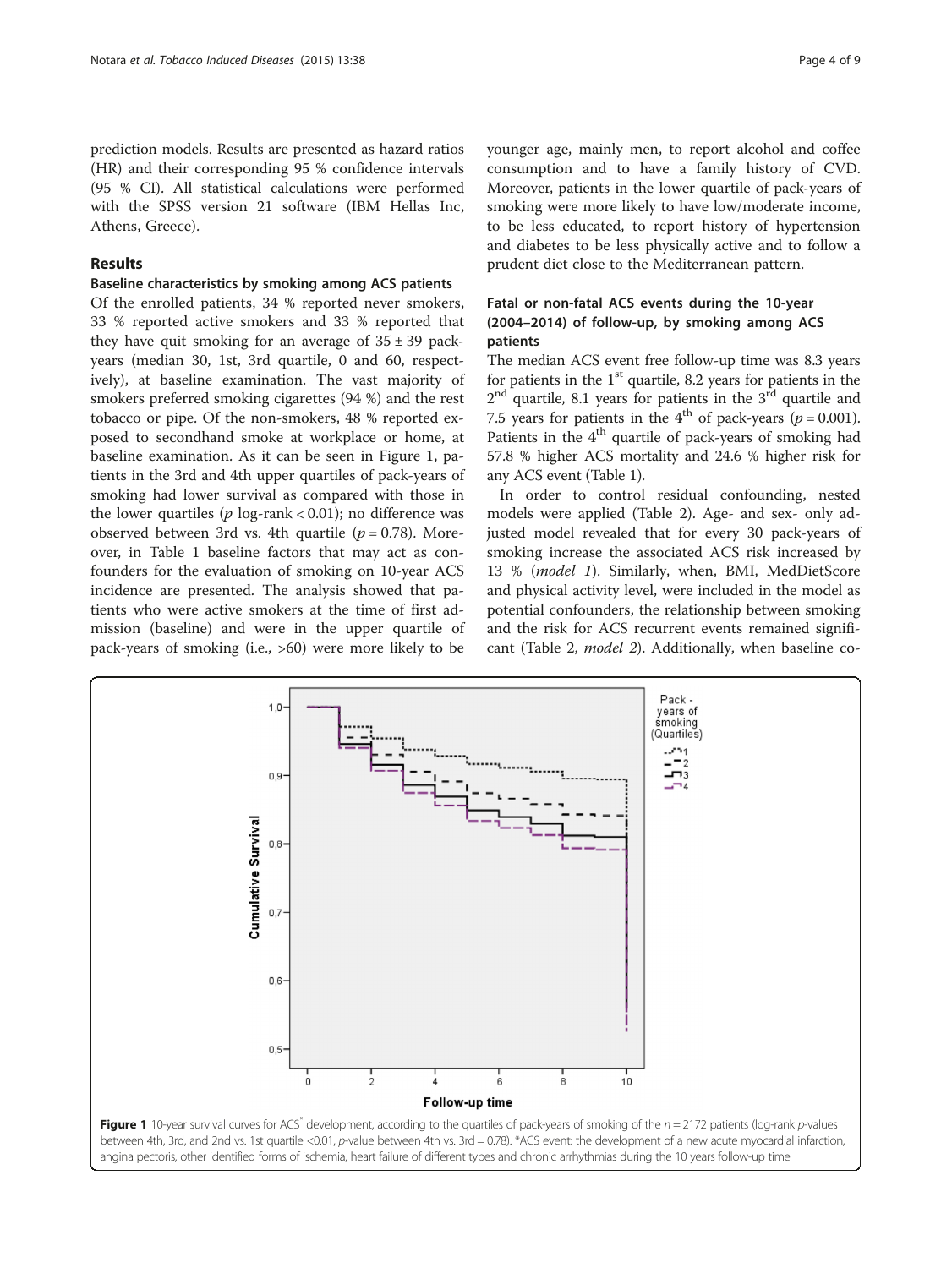| <b>Baseline</b> factors                         | Quartiles of pack-years        |                                |                                             |                                         |                   |             |            |
|-------------------------------------------------|--------------------------------|--------------------------------|---------------------------------------------|-----------------------------------------|-------------------|-------------|------------|
|                                                 | 1 <sup>st</sup><br>$\mathbf 0$ | $2^{nd}$<br><30<br>$(n = 451)$ | $3^{\text{rd}}$<br>$30 - 60$<br>$(n = 551)$ | $4^{\text{th}}$<br>$>60$<br>$(n = 438)$ | р                 |             |            |
|                                                 |                                |                                |                                             |                                         |                   | $(n = 732)$ |            |
|                                                 | Age (years), mean(SD)          |                                |                                             |                                         |                   | 72.0(11.4)  | 63.0(13.1) |
| Men, %                                          | 43                             | 88                             | 95                                          | 93                                      | < 0.001           |             |            |
| Years of school, mean(SD)                       | 6.4(4.1)                       | 8.7(4.4)                       | 8.2(4.2)                                    | 8.3(4.3)                                | $< 0.001 +$       |             |            |
| Low/moderate financial status, %                | 72                             | 62                             | 69                                          | 65                                      | 0.01              |             |            |
| MedDietScore (0-55), mean(SD)                   | 28.6(5.4)                      | 28.6(5.7)                      | 28.4(5.5)                                   | 27.7(6.0)                               | 0.02              |             |            |
| Physical activity, %                            | 31                             | 46                             | 41                                          | 42                                      | < 0.001           |             |            |
| Obesity, %                                      | 27.5                           | 27.4                           | 27.7                                        | 27.7                                    | 0.53              |             |            |
| Alcohol consumption%                            | 11                             | 32                             | 31                                          | 31                                      | < 0.001           |             |            |
| Cups of coffee/day                              | 0.67                           | 0.86                           | 1.06                                        | 1.29                                    | < 0.001           |             |            |
| History of hypertension, yes %                  | 65                             | 48                             | 45                                          | 51                                      | < 0.001           |             |            |
| History of diabetes, yes %                      | 36                             | 33                             | 27                                          | 29                                      | 0.01              |             |            |
| History of hypercholesterolemia, yes %          | 44                             | 47                             | 45                                          | 49                                      | 0.45              |             |            |
| Family history of CVD, yes %                    | 33                             | 37                             | 37                                          | 42                                      | 0.01              |             |            |
| History of CVD (prior to baseline event), yes % | 60                             | 56                             | 59                                          | 58                                      | 0.55              |             |            |
| 10-year follow-up data                          |                                |                                |                                             |                                         |                   |             |            |
| ACS fatal events, %                             | 12.1                           | $16.0^*$                       | $15.2^*$                                    | $19.1$ <sup>*</sup>                     | $0.01^{\text{+}}$ |             |            |
| ACS events overall, %                           | 36.1                           | 33.0                           | $41.0*$                                     | 45.0                                    | $0.001^{\perp}$   |             |            |

<span id="page-4-0"></span>Table 1 Baseline demographic, lifestyle and clinical characteristics of the GREECS study participants, by quartiles of pack-years of smoking  $(n = 2172)$ 

p for trend between groups using: log-rank test (┴), Analysis of Variance (†) or non-parametric Kruskal-Wallis (††).  $^*p$  < 0.05 for the comparisons between 2<sup>nd</sup>, 3<sup>rd</sup>, 4<sup>th</sup> vs. 1<sup>st</sup> quartile of pack-years (reference category), after correcting the probability of the inflation of type I error because of multiple comparisons, using the Bonferroni rule (but, not accounting for age differences)

morbidities (i.e., history of hypertension, hypercholesterolemia, diabetes and family history of CVD) were also added in the analysis (Table 2, model 3), the tested relationship was still significant. No significant interactions between baseline smoking and age, sex on the 10-year outcome were observed (all  $p's > 0.50$ ).

Further analysis was applied to evaluate the association between exposure to secondhand smoke and 10-year occurrence of ACS fatal or non-fatal events. 52 % of the

non-smoker patients who had an ACS event during the follow-up, reported that they were exposed to secondhand smoke vs. 46 % of patients who did not have any event ( $p = 0.01$ ). No significant association was observed when the analysis was focused only of fatal ACS events  $(p = 0.45)$ . When further adjustments were made for age, gender, BMI, smoking status, MedDietScore, physical activity, history of hypertension, hypercholesterolemia, diabetes and family history of CVD, it was revealed that

Table 2 Results from nested Cox proportional hazards models regarding the association between pack-years of smoking and 10-year ACS fatal or non-fatal event among cardiac patients ( $n = 2172$ )

| Models for any ACS event                                   | Hazard<br>Ratio | 95 % Cl p      |      | Model adjusted for:                                                                               |
|------------------------------------------------------------|-----------------|----------------|------|---------------------------------------------------------------------------------------------------|
| Model 1: per 30 cigarette pack/years                       | 1.13            |                |      | 1.03,1.30  0.001  Age, gender                                                                     |
| Model 2: per 30 cigarette pack/years                       | 1.09            | 1.03.1.30 0.01 |      | Age, gender, obesity, MedDietScore, physical activity                                             |
| Model 3: per 30 cigarette pack/years                       | 1.06            | 1.03,1.30 0.09 |      | Model 2 plus history of hypertension, hypercholesterolemia, diabetes and<br>family history of CVD |
| Model for fatal ACS events: per 30 cigarette<br>pack/years | 1.08            | 1.03,<br>1.63  | 0.06 | Factors used in Model 3                                                                           |

Cox regression models were applied with the 10-year ACS event as dependent variable and potential confounders gradually adjusted in the models as follows: Model 1: age, gender; Model 2: age, gender, Body Mass Index, MedDietScore, physical activity; Model 3: age, gender, Body Mass Index, MedDietScore, physical activity, history of hypertension, hypercholesterolemia and diabetes mellitus, family history of CVD; Cox regression model was also applied with the 10-year ACS mortality as dependent variable and the following confounders as adjusting factors: age, gender, Body Mass Index, MedDietScore, physical activity, history of hypertension, hypercholesterolemia and diabetes mellitus, family history of CVD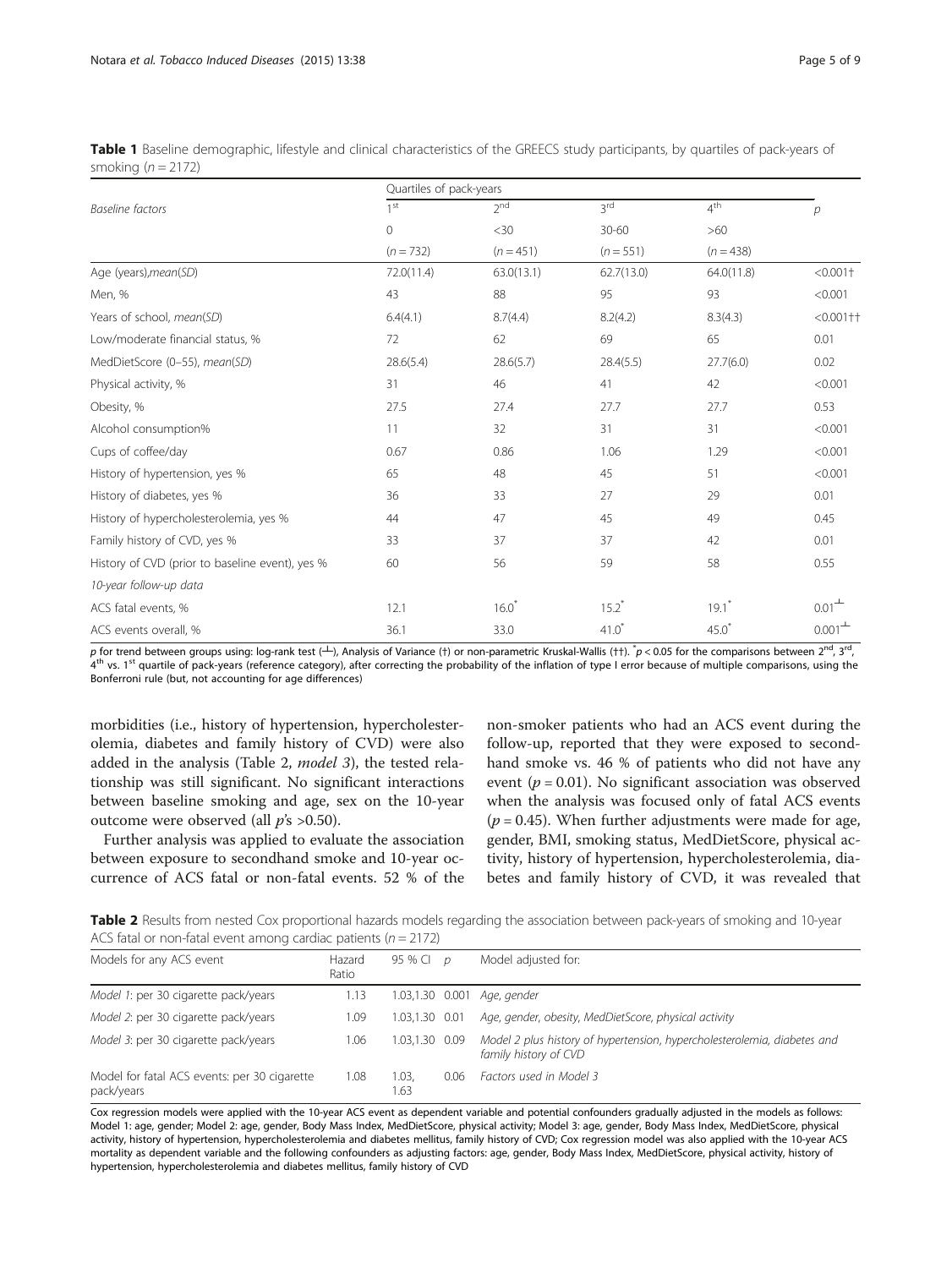patients who reported exposure to secondhand cigarette smoke, at workplace, at home or other places had 33 % higher risk of having a fatal or non-fatal ACS event and 27 % higher risk for a fatal event (Table 3). When the analysis was focused on the source of exposure, no significant results were observed (probably because of the lack of sufficient data).

## **Discussion**

The present study is one of the very few cohort studies that have investigated active smoking as well as exposure to second-hand smoke, within the 10-year of follow-up, among ACS patients. It was documented that patients who were current smokers and reported smoking for almost 60 pack-years at baseline examination were more likely to be men, of younger age, to have higher alcohol and coffee consumption and have a family history of CVD, as compared with patients in the lower quartile of pack-years of smoking. It was of interest that nonsmokers, at baseline examination, were less educated, were in the low/moderate financial group, were less physically active and followed a diet close to the Mediterranean pattern; however, all these associations may be attributed, at least partially, to baseline age differences between smoking groups. Nevertheless, as regards financial status it has been documented that financial crises lead to reduction in smoking prevalence due to reduced affordability of cigarettes [\[23, 24](#page-7-0)]. Even though, the vast majority of data support the relationship between educational level and smoking prevalence, our findings are in accordance with the results from nine European countries examining the trends of smoking habits by education group. They observed that smoking declines were higher among the least educated participants, probably attributed to smoking cessation policies such as, free or subsidized access to smoking cessation therapies, telephone help lines, bans on tobacco advertisements, pricing policies [\[25](#page-7-0)].

Table 3 Results from nested Cox proportional hazards models regarding the association between exposure to secondhand cigarette smoke and 10-year ACS fatal or non-fatal events, among cardiac patients  $(n = 2172)$ 

| Models for any ACS event             | Hazard Ratio | 95 % CI    | р    |
|--------------------------------------|--------------|------------|------|
| Exposed vs. non-exposed              | 1.33         | 1.12, 1.60 | 0.01 |
| Exposed at workplace vs. non-exposed | 0.96         | 0.78, 1.20 | 0.69 |
| Exposed at home vs. non-exposed      | 1.13         | 0.89, 1.43 | 0.30 |
| Models for fatal ACS event           |              |            |      |
| Exposed vs. non-exposed              | 1.27         | 1.01, 1.60 | 0.05 |
| Exposed at workplace vs. non-exposed | 0.87         | 0.66, 1.14 | 0.31 |
| Exposed at home vs. non-exposed      | 1.21         | 0.99, 1.70 | 0.25 |

All models were adjusted for age, gender, BMI, smoking status, MedDietScore, physical activity, history of hypertension, hypercholesterolemia, diabetes and family history of CVD

It was also found that patients who, at baseline examination, reported more than 60 pack-years of smoking had 57.8 % higher risk of fatal ACS event and 24.6 % higher risk for any ACS event during the decade, as compared with patients who reported non-smokers; this effect was confirmed even when further adjustments were made. Similarly, even when patients smoked fewer pack-years (i.e. <30 and 30–60 pack-years) the risk remained significantly higher as compared with patients who reported non-smokers. Multivariable analysis, after adjusting for age, sex, as well as BMI, MedDietScore, physical activity level and clinical characteristics (i.e., history of hypertension, hypercholesterolemia, diabetes and family history of CVD), revealed that for every 30 pack-years of smoking increase, the risk for ACS recurrent events was significantly high. Smoking still constitutes a major risk factor for ACS. The Updated Report 2014 of the American Heart Association documented that, regardless the declining rates of smoking since 1998, almost 20.5 % of men and 16 % of women remain current smokers. Regarding health care costs, in 2010 ACS and stroke accounted for 15 % of total health costs, while indirect costs are estimated to increase by 58 % in 2030 [[26\]](#page-7-0). However, previous studies have suggested the "smoker's paradox" among post-myocardial infarction (MI) patients, in a way that smokers may have a better disease prognosis compared with non-smokers [[27](#page-7-0), [28](#page-7-0)]. Nevertheless, the certain phenomenon is likely to be attributed to differences in patients' socio-demographic characteristics, in different medical treatment plans and mainly to the fact that it was observed only in shortterm outcomes [[29\]](#page-7-0).

Even though, quit smoking was not analysed in this work - due to some methodological limitations -, it is well documented in the scientific literature that smoking cessation among cardiac patients contributes substantially to the reduction in CVD death rate by almost 40 % [[25, 30\]](#page-7-0). Accordingly, a systematic review of cohort studies resulted in a significant reduction in ACS mortality rate as well as in rehospitalisation for MI, among cardiac patients [[31\]](#page-7-0). However, regardless of the scientific evidence about the benefits of quitting smoking on ACS prognosis, there are equally strong indications that cardiac patients fail to discontinue smoking even immediately after hospital discharge [[32](#page-7-0), [33](#page-7-0)].

As regards second-hand smoke, it was revealed that exposure at home or in indoor recreational activities (i.e., pubs, bars, restaurants, etc) was positively associated with the 10-year fatal or non-fatal ACS events, while an inverse association was observed with exposure to tobacco smoke at workplace. Α possible explanations to the aforementioned result could be that most of the patients were retired and had no additional risk deriving from their exposure at work. A meta-analysis study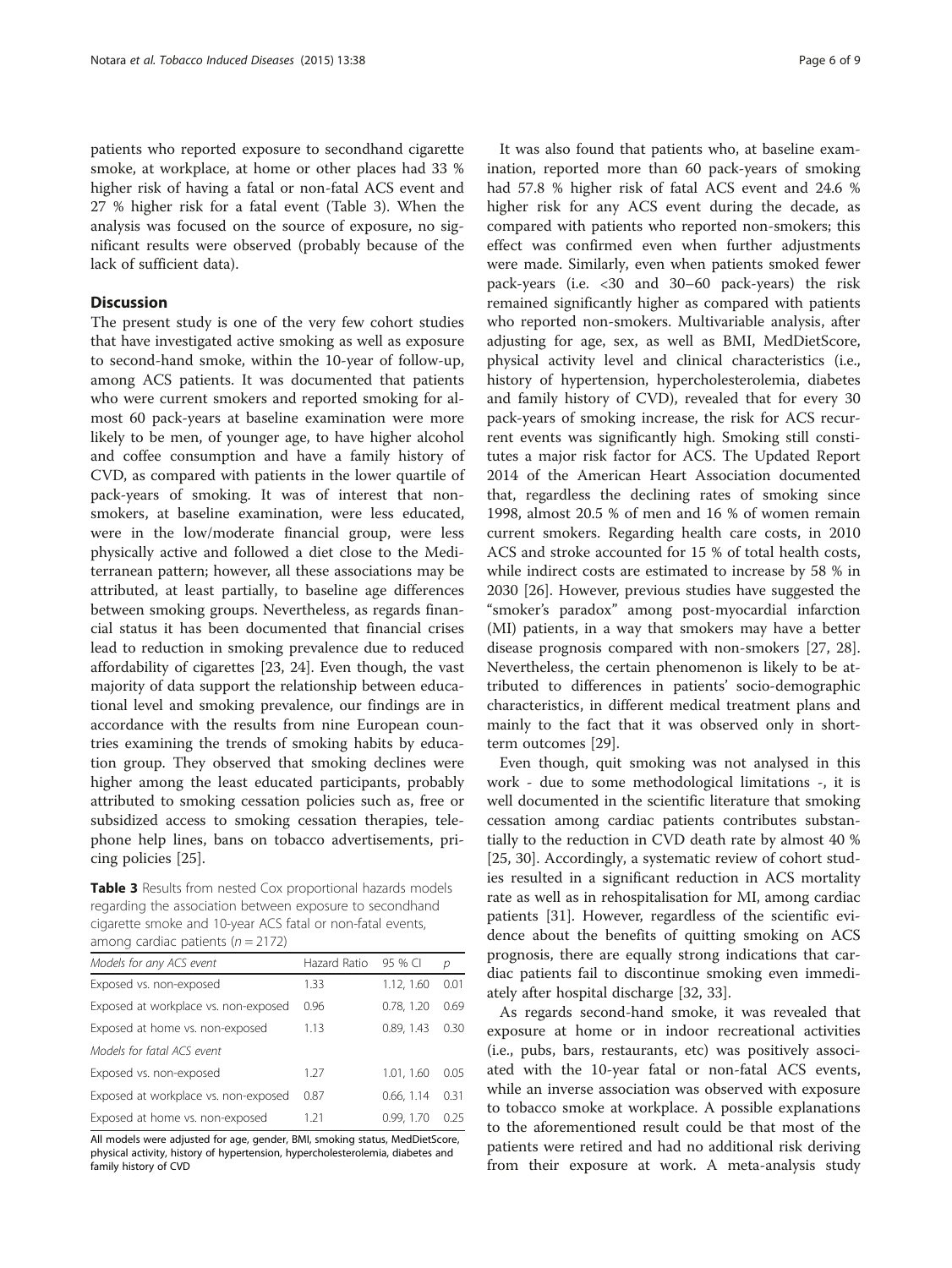<span id="page-6-0"></span>documented that in public locations where comprehensive smoke-free legislation is implemented, the reduction in hospitalizations for ACS reached almost 14 % compared to 8 % in locations with partial smoke-free legislation [[34\]](#page-7-0). Second-hand smoke remains one of the main CVD risk factors, in the same level like active cigarette smoking [[35\]](#page-7-0). In the United States, almost 33.951 of cigarette smoking–related CVD deaths are attributable to secondhand smoke, each year [[36](#page-7-0)]. The possible mechanism through which secondhand smoke is closely related to increased risk of ACS morbidity and mortality is the same to that of active smoking i.e. acceleration of atherosclerosis due to damage of the endothelial lining as well as increased concentration of inflammatory markers [\[37](#page-7-0), [38\]](#page-7-0). Finally, recent studies have indicated the harmful effects on CVD risk not only of secondhand smoke at home (from spouses/cohabitants) but also the residual tobacco smoke toxic substances long after a cigarette is extinguished ("third-hand smoke" hazards), advocating a rigorous enforcement of smoke-free home policies [\[39](#page-7-0)–[41\]](#page-7-0).

Several trials have provided results on the effectiveness of cessation counselling and rehabilitation programs based on both behavioural and medication therapy (i.e. Nicotine Replacement Treatment (NRT), bupropion and varenicline) [[42](#page-7-0)–[44\]](#page-7-0). However, the nature of such interventions should be tailored-made according to the disease severity and the patients' co-morbidities [\[45](#page-8-0)].

## **Limitations**

The present study has some limitations. Recall bias may exist, especially regarding the evaluation of exposure to secondhand smoke. Additionally, social desirability may influence patients' answers. Smoking status was assessed through self-reporting statement, which might under- or over-estimate the actual behaviour, but this type of data collection is the frequently applied in observational studies [\[46](#page-8-0), [47](#page-8-0)]. Information regarding the exact date of quitting was not assessed due to the uncertainty of the information provided; thus, it may be hypothesized that some of the patients may have quitted smoking after the new ACS event, and therefore they could be considered as quitters in the present analysis. Smoking among patients was measured at the baseline examination, as well as at the end of the 10-year follow-up therefore they may be prone to life-course changes during the decade and, consequently influence the robustness of the findings. Another limitation could be the fact that the reasons leading patients to quit or continue smoking were not explored since the main purpose of the study was to investigate the association between active smoking and exposure to second-hand smoke and the 10-year risk for fatal or non-fatal ACS events.

## Conclusion

The present study highlighted a crucial issue about current smoking behaviours among cardiac patients, with both active smoking and secondhand smoke playing a detrimental role in the 10-year ACS incidence and mortality. Smoking cessation appeared to reduce the risk of recurrent ACS events by almost half, within the decade. Respectively, exposure to secondhand smoke represented a substantial risk factor in the disease prognosis, with 3 out of 10 patients exhibiting ACS recurrent events (fatal or non-fatal). Intervention strategies regarding smoking cessation and reduced exposure to environmental smoke should be targeted towards cardiac patients in order to further eliminate the disease burden.

#### Abbreviations

ACS: Acute Coronary Syndrome; AMI: Acute Myocardial Infarction; BMI: Body mass index; CVD: Cardiovascular disease; ECG: Electrocardiogram; GREECS: GREEk acute Coronary Syndrome; HR: Hazard ratio; UA: Unstable Angina; WHO ICD-9: World Health Organization, International Classification of Diseases Ninth Revision.

#### Competing interests

None to declare

#### Authors' contributions

VN performed the follow up data acquisition, revised the manuscript critically for important intellectual content and technical details; DBP and CP conceived the research idea, designed the entire study and supervised data analysis and interpretation of the results; SK, MB, IS,YK, PS, GP, SZ and YM were involved in the study design, data collection and study's organizational structure and revised the manuscript critically for important intellectual content and technical details. All authors read and approved the final manuscript.

#### Acknowledgements

The authors would like to present and thank the field investigators of the "GREECS" study: Yannis Antonoulas, Athanasios Karanasios, Lambros Rizos, Michalis Mparmparoussis, George Kassimatis, George Giannopoulos, Sophia Arapi, Theodoros Gialernios, Constandina Massoura, Skevos Sideris, Nick Daskalopoulos, Eleni Tsompanaki, Moscho Michalopoulou, Margarita Verdi, Nikos Vasileiou, Evangelos Papataxiarchis, Eleni Kalli, Despoina Tzanoglou, Georgia Kouli, Vivi Tsomboli for their support in the clinical evaluation of the patients and Alexandros Chalamandaris for the database management.

#### Author details

<sup>1</sup>Department of Nutrition and Dietetics, School of Health Science and Education, Harokopio University, 46 Paleon Polemiston St. 166 74, Glyfada, Athens, Greece. <sup>2</sup>First Cardiology Clinic, School of Medicine, University of Athens, Athens, Greece. <sup>3</sup>Cardiology Clinic, General Hospital of Karditsa, Karditsa, Greece. <sup>4</sup>Cardiology Clinic, General Hospital of Zakynthos Island Zakynthos, Greece. <sup>5</sup>Cardiology Clinic, General Hospital of Lamia, Lamia, Greece. <sup>6</sup>Cardiology Clinic, General Hospital of Kalamata, Kalamata, Greece. <sup>7</sup>Cardiology Clinic, General Hospital of Chalkida, Chalkida, Greece. <sup>7</sup>Cardiology Clinic, General Hospital of Chalkida, Chalkida, Greece.

## Received: 25 May 2015 Accepted: 16 November 2015 Published online: 25 November 2015

#### References

- 1. Kannel WB, Dawber TR, Kagan A, Revotskie N, Stokes 3rd J. Factors of risk in the development of coronary heart disease–six year follow-up experience. The Framingham Study. Ann Intern Med. 1961;55:33–50.
- 2. Keys A, Menotti A, Aravanis C, Blackburn H, Djordevic BS, Buzina R, et al. The seven countries study: 2,289 deaths in 15 years. Prev Med. 1984; 13(2):141–54.
- 3. Raupach T, Schafer K, Konstantinides S, Andreas S. Secondhand smoke as an acute threat for the cardiovascular system: a change in paradigm. Eur Heart J. 2006;27(4):386–92. doi:[10.1093/eurheartj/ehi601.](http://dx.doi.org/10.1093/eurheartj/ehi601)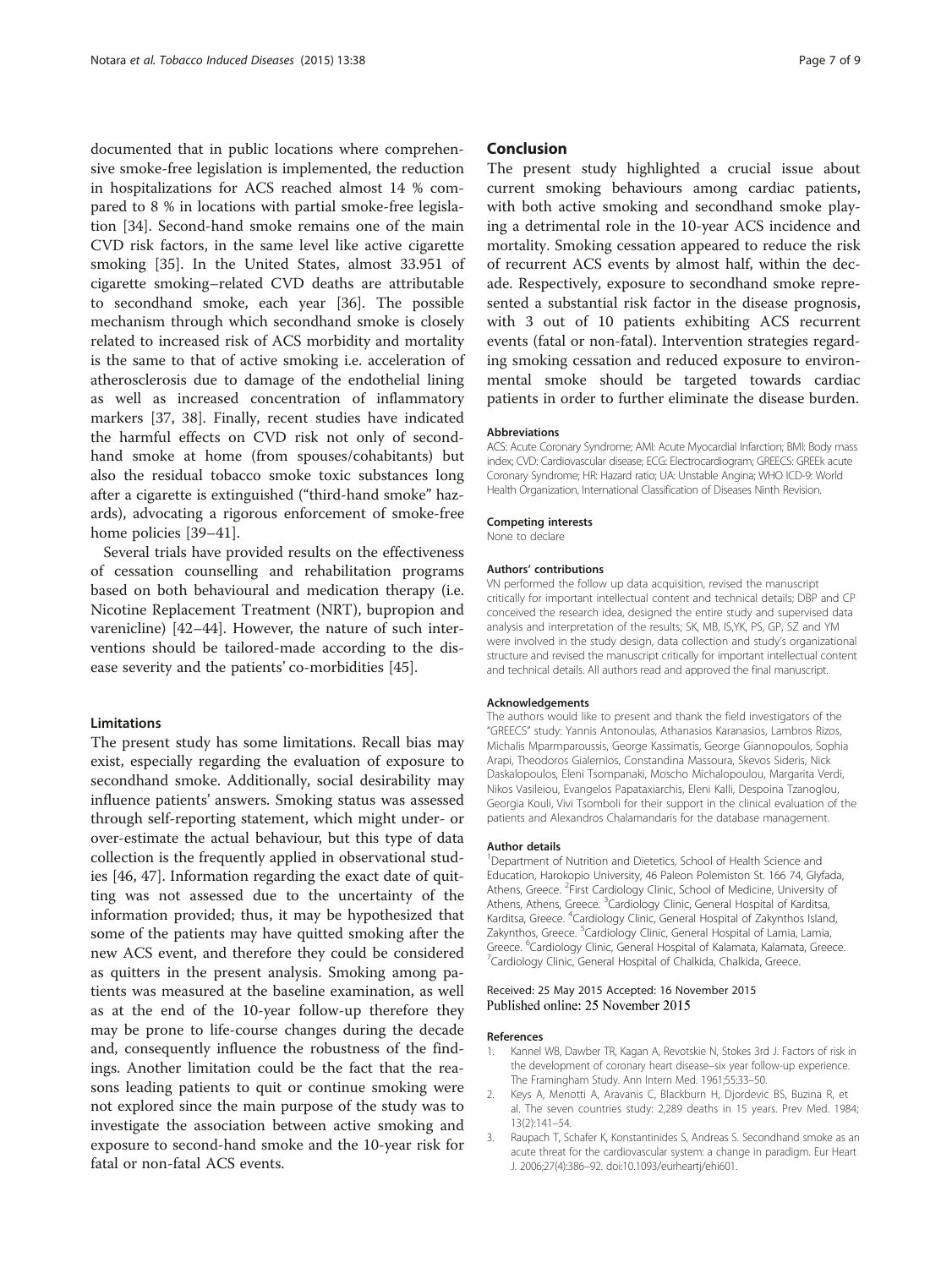- <span id="page-7-0"></span>4. Panagiotakos DB, Rallidis LS, Pitsavos C, Stefanadis C, Kremastinos D. Cigarette smoking and myocardial infarction in young men and women: a case-control study. Int J Cardiol. 2007;116(3):371–5. doi[:10.1016/j.ijcard.2006.04.051](http://dx.doi.org/10.1016/j.ijcard.2006.04.051).
- 5. Pyrgakis VN. Smoking and cardiovascular disease. Hellenic J Cardiol. 2009;  $50(3) \cdot 231 - 4$
- 6. Berndt N, Bolman C, Mudde A, Verheugt F, de Vries H, Lechner L. Risk groups and predictors of short-term abstinence from smoking in patients with coronary heart disease. Heart Lung. 2012;41(4):332–43. doi:[10.1016/j.](http://dx.doi.org/10.1016/j.hrtlng.2012.03.001) [hrtlng.2012.03.001](http://dx.doi.org/10.1016/j.hrtlng.2012.03.001).
- 7. Griffo R, Ambrosetti M, Tramarin R, Fattirolli F, Temporelli PL, Vestri AR, et al. Effective secondary prevention through cardiac rehabilitation after coronary revascularization and predictors of poor adherence to lifestyle modification and medication. Results of the ICAROS Survey. Int J Cardiol. 2013;167(4): 1390–5. doi:[10.1016/j.ijcard.2012.04.069](http://dx.doi.org/10.1016/j.ijcard.2012.04.069).
- Scholte op Reimer W, de Swart E, De Bacquer D, Pyorala K, Keil U, Heidrich J, et al. Smoking behaviour in European patients with established coronary heart disease. Eur Heart J. 2006;27(1):35–41. doi[:10.1093/eurheartj/ehi497](http://dx.doi.org/10.1093/eurheartj/ehi497).
- Denollet J, Pedersen SS. Anger, depression, and anxiety in cardiac patients: the complexity of individual differences in psychological risk. J Am Coll Cardiol. 2009;53(11):947–9. doi[:10.1016/j.jacc.2008.12.006](http://dx.doi.org/10.1016/j.jacc.2008.12.006).
- 10. Wiggers LC, Oort FJ, Dijkstra A, de Haes JC, Legemate DA, Smets EM. Cognitive changes in cardiovascular patients following a tailored behavioral smoking cessation intervention. Prev Med. 2005;40(6):812–21. doi:[10.1016/j.](http://dx.doi.org/10.1016/j.ypmed.2004.09.028) [ypmed.2004.09.028](http://dx.doi.org/10.1016/j.ypmed.2004.09.028).
- 11. Lett HS, Blumenthal JA, Babyak MA, Catellier DJ, Carney RM, Berkman LF, et al. Dimensions of social support and depression in patients at increased psychosocial risk recovering from myocardial infarction. Int J Behav Med. 2009;16(3):248–58. doi:[10.1007/s12529-009-9040-x.](http://dx.doi.org/10.1007/s12529-009-9040-x)
- 12. Pitsavos C, Panagiotakos DB, Chrysohoou C, Skoumas J, Tzioumis K, Stefanadis C, et al. Association between exposure to environmental tobacco smoke and the development of acute coronary syndromes: the CARDIO2000 case-control study. Tob Control. 2002;11(3):220–5.
- 13. Munteanu I, Mihaltan FD. Second-hand Smoking and CV Risk. Curr Treat Options Cardiovasc Med. 2014;16(12):348. doi[:10.1007/s11936-014-0348-8](http://dx.doi.org/10.1007/s11936-014-0348-8).
- 14. Barnoya J, Glantz SA. Cardiovascular effects of secondhand smoke: nearly as large as smoking. Circulation. 2005;111(20):2684–98. doi[:10.1161/](http://dx.doi.org/10.1161/CIRCULATIONAHA.104.492215) [CIRCULATIONAHA.104.492215](http://dx.doi.org/10.1161/CIRCULATIONAHA.104.492215).
- 15. Dunbar A, Gotsis W, Frishman W. Second-hand tobacco smoke and cardiovascular disease risk: an epidemiological review. Cardiol Rev. 2013; 21(2):94–100. doi[:10.1097/CRD.0b013e31827362e4.](http://dx.doi.org/10.1097/CRD.0b013e31827362e4)
- 16. Borland R, Yong HH, Cummings KM, Hyland A, Anderson S, Fong GT. Determinants and consequences of smoke-free homes: findings from the International Tobacco Control (ITC) Four Country Survey. Tob Control. 2006; 15 Suppl 3:iii42–50. doi:[10.1136/tc.2005.012492.](http://dx.doi.org/10.1136/tc.2005.012492)
- 17. Pitsavos C, Panagiotakos DB, Antonoulas A, Zombolos S, Kogias Y, Mantas Y, et al. Epidemiology of acute coronary syndromes in a Mediterranean country; aims, design and baseline characteristics of the Greek study of acute coronary syndromes (GREECS). BMC Public Health. 2005;5:23. doi:[10.](http://dx.doi.org/10.1186/1471-2458-5-23) [1186/1471-2458-5-23.](http://dx.doi.org/10.1186/1471-2458-5-23)
- 18. Braunwald E. Heart Disease. 5th ed. London, UK: W.B. Saunders Company; 1997.
- 19. Myocardial infarction redefined–a consensus document of The Joint European Society of Cardiology/American College of Cardiology Committee for the redefinition of myocardial infarction. Eur Heart J. 2000;21(18):1502-13. doi:10.1053/euhj.2000.2305.
- 20. State-specific secondhand smoke exposure and current cigarette smoking among adults - United States, 2008. MMWR Morb Mortal Wkly Rep. 2009; 58(44):1232-5. [http://dhds.cdc.gov/guides/healthtopics/](http://dhds.cdc.gov/guides/healthtopics/indicator?I=smokingstatus) [indicator?I=smokingstatus.](http://dhds.cdc.gov/guides/healthtopics/indicator?I=smokingstatus) Last accessed March 7, 2015
- 21. Panagiotakos DB, Pitsavos C, Arvaniti F, Stefanadis C. Adherence to the Mediterranean food pattern predicts the prevalence of hypertension, hypercholesterolemia, diabetes and obesity, among healthy adults; the accuracy of the MedDietScore. Prev Med. 2007;44(4):335–40. doi:[10.1016/j.](http://dx.doi.org/10.1016/j.ypmed.2006.12.009) [ypmed.2006.12.009](http://dx.doi.org/10.1016/j.ypmed.2006.12.009).
- 22. Pate RR, Pratt M, Blair SN, Haskell WL, Macera CA, Bouchard C, et al. Physical activity and public health. A recommendation from the Centers for Disease Control and Prevention and the American College of Sports Medicine. JAMA. 1995;273(5):402–7.
- 23. Ariizumi H, Schirle T. Are recessions really good for your health? Evidence from Canada. Soc Sci Med. 2012;74(8):1224–31. doi:[10.1016/j.socscimed.2011.](http://dx.doi.org/10.1016/j.socscimed.2011.12.038) [12.038.](http://dx.doi.org/10.1016/j.socscimed.2011.12.038)
- 24. Shaw BA, Agahi N, Krause N. Are changes in financial strain associated with changes in alcohol use and smoking among older adults? J Stud Alcohol Drugs. 2011;72(6):917–25.
- 25. Giskes K, Kunst AE, Benach J, Borrell C, Costa G, Dahl E et al. Trends in smoking behaviour between 1985 and 2000 in nine European countries by education. J Epidemiol Community Health. 2005;59(5):395-401. doi:59/5/395 [pii]10.1136/jech.2004.025684..
- 26. Go AS, Mozaffarian D, Roger VL, Benjamin EJ, Berry JD, Blaha MJ, et al. Heart disease and stroke statistics–2014 update: a report from the American Heart Association. Circulation. 2014;129:e28-e292.
- 27. Violaris AG, Thury A, Regar E, Melkert R, Serruys PW. Influence of a history of smoking on short term (six month) clinical and angiographic outcome after successful coronary angioplasty. Heart. 2000;84(3):299–306.
- 28. Pollock JS, Hollenbeck RD, Wang L, Janz DR, Rice TW, McPherson JA. A history of smoking is associated with improved survival in patients treated with mild therapeutic hypothermia following cardiac arrest. Resuscitation. 2014;85(1):99–103. doi:[10.1016/j.resuscitation.2013.08.275.](http://dx.doi.org/10.1016/j.resuscitation.2013.08.275)
- 29. Kirtane AJ, Kelly CR. Clearing the air on the "smoker's paradox". J Am Coll Cardiol. 2015;65(11):1116–8. doi:[10.1016/j.jacc.2015.01.012.](http://dx.doi.org/10.1016/j.jacc.2015.01.012)
- 30. Yang Q, Cogswell ME, Flanders WD, Hong Y, Zhang Z, Loustalot F, et al. Trends in cardiovascular health metrics and associations with all-cause and CVD mortality among US adults. JAMA. 2012;307(12):1273–83. doi[:10.1001/](http://dx.doi.org/10.1001/jama.2012.339) [jama.2012.339.](http://dx.doi.org/10.1001/jama.2012.339)
- 31. Critchley JA, Capewell S. Mortality risk reduction associated with smoking cessation in patients with coronary heart disease: a systematic review. JAMA. 2003;290(1):86–97. doi:[10.1001/jama.290.1.86 290/1/86.](http://dx.doi.org/10.1001/jama.290.1.86%20290/1/86)
- 32. Thyrian JR, Panagiotakos DB, Polychronopoulos E, West R, Zatonski W, John U. The relationship between smokers' motivation to quit and intensity of tobacco control at the population level: a comparison of five European countries. BMC Public Health. 2008;8:2. doi:[10.1186/1471-2458-8-2](http://dx.doi.org/10.1186/1471-2458-8-2).
- 33. Tang L, Patao C, Chuang J, Wong ND. Cardiovascular risk factor control and adherence to recommended lifestyle and medical therapies in persons with coronary heart disease (from the National Health and Nutrition Examination Survey 2007-2010). Am J Cardiol. 2013;112(8):1126–32. doi[:10.1016/j.amjcard.](http://dx.doi.org/10.1016/j.amjcard.2013.05.064) [2013.05.064.](http://dx.doi.org/10.1016/j.amjcard.2013.05.064)
- 34. Japuntich SJ, Eilers MA, Shenhav S, Park ER, Winickoff JP, Benowitz NL, et al. Secondhand tobacco smoke exposure among hospitalized nonsmokers with coronary heart disease. JAMA Intern Med. 2015;175(1):133–6. doi:[10.](http://dx.doi.org/10.1001/jamainternmed.2014.5476) [1001/jamainternmed.2014.5476.](http://dx.doi.org/10.1001/jamainternmed.2014.5476)
- 35. Lim SS, Vos T, Flaxman AD, Danaei G, Shibuya K, Adair-Rohani H, et al. A comparative risk assessment of burden of disease and injury attributable to 67 risk factors and risk factor clusters in 21 regions, 1990-2010: a systematic analysis for the Global Burden of Disease Study 2010. Lancet. 2012; 380(9859):2224–60. doi[:10.1016/S0140-6736\(12\)61766-8](http://dx.doi.org/10.1016/S0140-6736(12)61766-8).
- 36. CDC Fact Sheet Tobacco-Related Mortality. 2014. Available at: [http://www.](http://www.cdc.gov/tobacco/data_statistics_fact_sheet/health_effects/tobacco_related_mortality/index/htm=chs) cdc.gov/tobacco/data\_statistics/fact\_sheets/health\_effects/tobacco\_related [mortality/](http://www.cdc.gov/tobacco/data_statistics_fact_sheet/health_effects/tobacco_related_mortality/index/htm=chs) Lasta assessed March 17, 2015.
- 37. Panagiotakos DB, Pitsavos C, Chrysohoou C, Skoumas J, Masoura C, Toutouzas P, et al. Effect of exposure to secondhand smoke on markers of inflammation: the ATTICA study. Am J Med. 2004;116(3):145–50.
- 38. Vardavas CI, Panagiotakos DB. The causal relationship between passive smoking and inflammation on the development of cardiovascular disease: a review of the evidence. Inflamm Allergy Drug Targets. 2009; 8(5):328–33.
- 39. Verheugt FW. Passive smoking and the risk of coronary heart disease. Ned Tijdschr Geneeskd. 2004;148(14):645–7.
- 40. Shiue I. Effect of smoking ban at home on adult cardiovascular health: Scottish Health Survey, 2012. Int J Cardiol. 2014;176(1):268–9. doi[:10.1016/j.](http://dx.doi.org/10.1016/j.ijcard.2014.06.097) [ijcard.2014.06.097](http://dx.doi.org/10.1016/j.ijcard.2014.06.097).
- 41. Winickoff JP, Friebely J, Tanski SE, Sherrod C, Matt GE, Hovell MF, et al. Beliefs about the health effects of "thirdhand" smoke and home smoking bans. Pediatrics. 2009;123(1):e74–9. doi:[10.1542/peds.2008-2184](http://dx.doi.org/10.1542/peds.2008-2184).
- 42. Huttunen-Lenz M, Song F, Poland F. Are psychoeducational smoking cessation interventions for coronary heart disease patients effective? Metaanalysis of interventions. Br J Health Psychol. 2010;15:749–77.
- 43. Eisenberg MJ, Blum LM, Filion KB, Rinfret S, Pilote L, Paradis G, et al. The efficacy of smoking cessation therapies in cardiac patients: a meta-analysis of randomized controlled trials. Can J Cardiol. 2010;26:73–9.
- 44. Rigotti NA, Pipe AL, Benowitz NL, Arteaga C, Garza D, Tonstad S. Efficacy and safety of varenicline for smoking cessation in patients with cardiovascular disease: a randomized trial. Circulation. 2010;121:221–9.